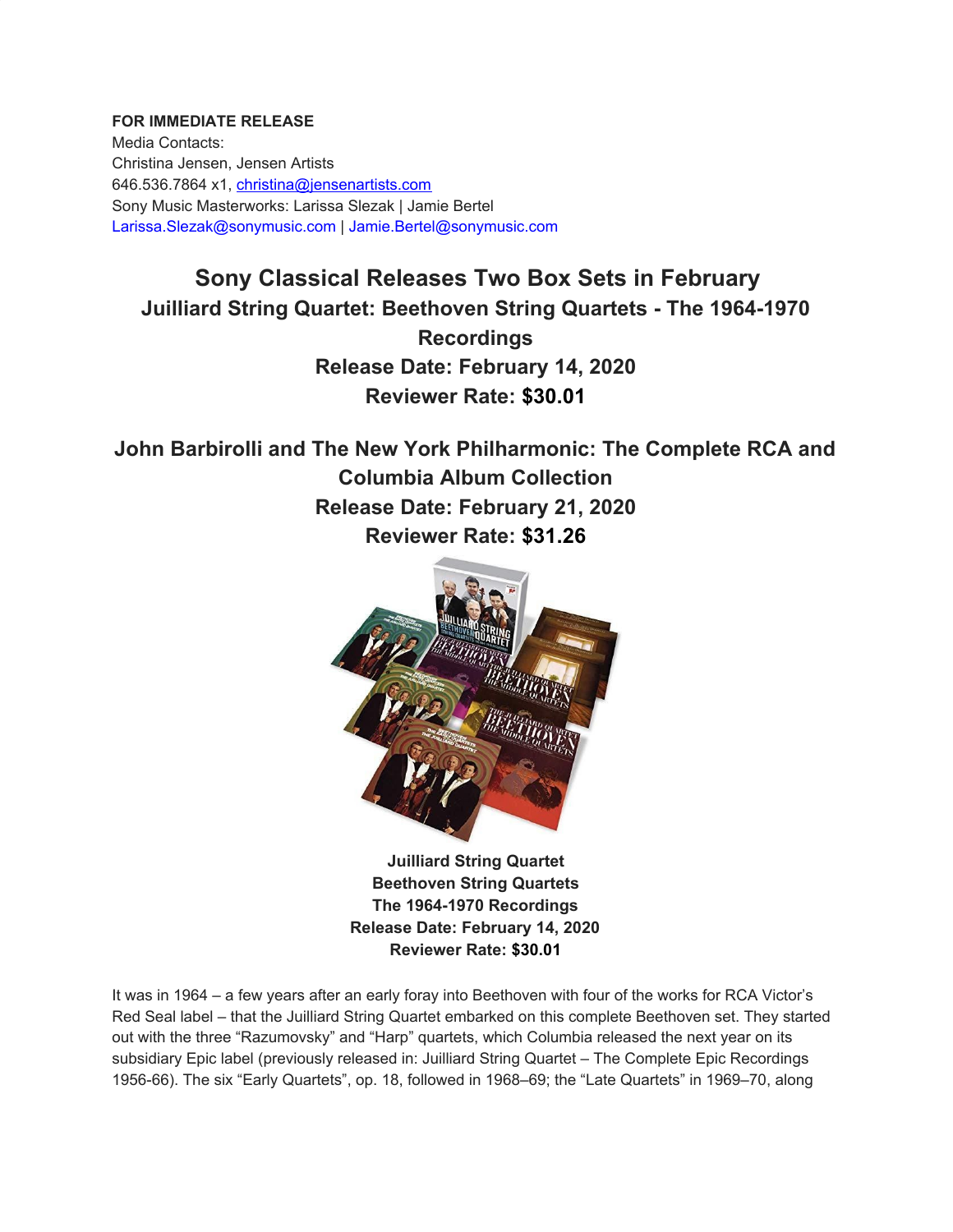with op. 95 to complete the set of "Middle Quartets". By now all the Juilliard recordings were appearing on Columbia Masterworks, including their Beethoven in three separate volumes.

In celebration of the 250th anniversary of Beethoven's birth, Sony Classical is pleased to present the Juilliard's complete cycle in a single box, with 6 LPs appearing for the first time on CD, newly remastered from the original analog masters using 24 bit / 192 kHz technology. And writing in 1979 about a limited LP release of their complete Beethoven cycle, *Gramophone* observed: "There is impeccable intonation, everywhere, and a standard of ensemble playing which is second to none and shows why the Juilliard enjoys a reputation as one of the world's most renowned quartets."



**Sir John Barbirolli and The New York Philharmonic The Complete RCA and Columbia Album Collection Release Date: February 21, 2020 Reviewer Rate: \$31.26**

The young John Barbirolli was hardly known in America when the New York Philharmonic-Symphony Orchestra chose him to be Arturo Toscanini's successor starting in 1937. The 36-year-old Londoner's first season was a triumph with both players and audiences, and although his years in New York would be increasingly marred by unfair rivalry with Toscanini – lured back to lead a specially created NBC Symphony – and by partisan hostility from two influential critics, Barbirolli's tenure can now be looked back on as a real success.

From 1938 until 1943, when he returned to the UK to take over Manchester's Hallé Orchestra, Sir John made a series of recordings in New York for American Columbia and RCA Victor which are still essential for a full appreciation of this revered conductor's career, "performances that are as competitive today as they were when initially released" (*Fanfare*). Sony Classical is pleased to reissue them in a newly remastered six-CD set.

Among the treasures here are Debussy's *Iberia* and Tchaikovsky's *Francesca da Rimini* (both recorded in 1938) and the first-ever recording of Schubert's Fourth ("Tragic") Symphony (from 1939), together cited by *Gramophone* as *"*a demonstration that the Philharmonic-Symphony had few rivals in the world at the time as a recording orchestra … A forceful, high-powered reading [of the symphony] which yet has a Schubertian smile … The crisp attack in the Tchaikovsky, even tauter than in Barbirolli's superb 1969